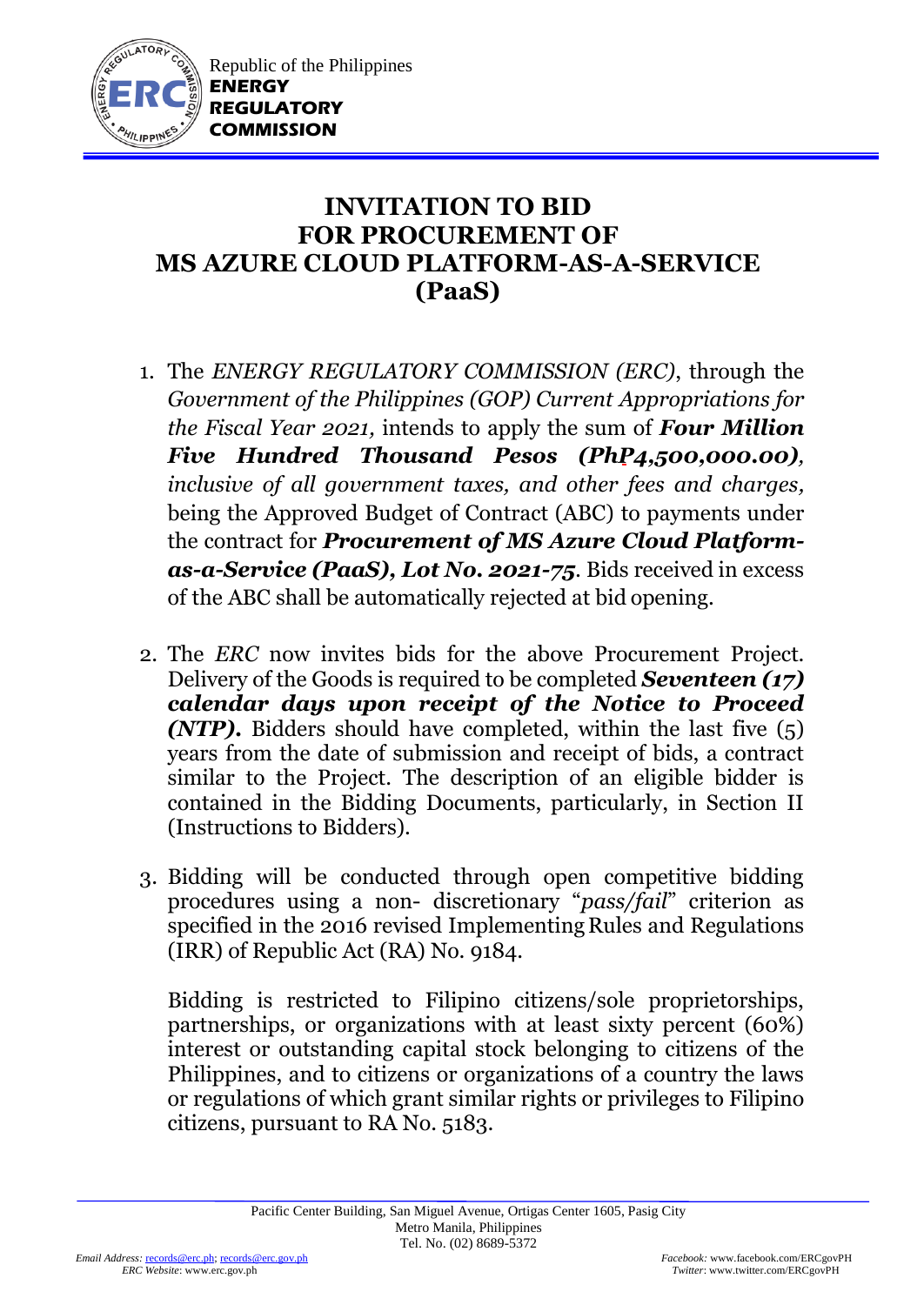- 4. Prospective Bidders may obtain further information from *ERC BAC Secretariat* and inspect the Bidding Documents at the address given below during *Monday to Friday, 9:00 A.M. to 4:00 P.M*
- 5. A complete set of Bidding Documents may be acquired by interested Bidders on *16 November 2021* from the given address and website(s) below *and upon payment of the applicable fee for the Bidding Documents, pursuant to the latest Guidelines issued by the GPPB, in the amount of Five Thousand Pesos (PhP5,000.00)***.** The Procuring Entity shall allow the bidder to present its proof of payment for the fees *in person.*
- 6. The *ERC BAC* will hold a Pre-Bid Conference<sup>1</sup> , which shall be open to prospective bidders, on *25 November 2021, 10:00 A.M. through videoconferencing via MS Teams, which can be accessed through:*

https://teams.microsoft.com/l/meetup-

join/19%3ameeting\_MDY5ODNiYzItYWIwZi00N2NkLWEyNDAtMjFkNmIx YjkwMGZk%40thread.v2/0?context=%7b%22Tid%22%3a%2234a3c75d-10fe-482b-9220-04df09540e89%22%2c%22Oid%22%3a%225f074c63-51dc-4812-9356-3479a48fb753%22%7d

- 7. Bids must be duly received by the BAC Secretariat through manual submission at the office address indicated below on or before *07 December 2021, 01:00 P.M.* Late bids shall not be accepted. Bidders are requested to submit one (1) original and one (1) copy of their bids. Bidders are likewise requested to bring the originals of the documents submitted and present the same for comparison during the bid opening.
- 8. All Bids must be accompanied by a bid security in any of the acceptable forms and in the amount stated in **ITB** Clause 14.
- 9. Bid opening shall be on *07 December 2021, 01:00 P.M.* at the given address below. Bids will be opened in the presence of the bidders' representatives who choose to attend the activity.
- 10. The *ERC* reserves the right to reject any and all bids, declare a failure of bidding, or not award the contract at any time prior to contract award in accordance with Sections 35.6 and 41 of the 2016

1

<sup>&</sup>lt;sup>1</sup> May be deleted in case the ABC is less than One Million Pesos (PhP1,000,000) where the Procuring Entity may not hold a Pre-Bid Conference.